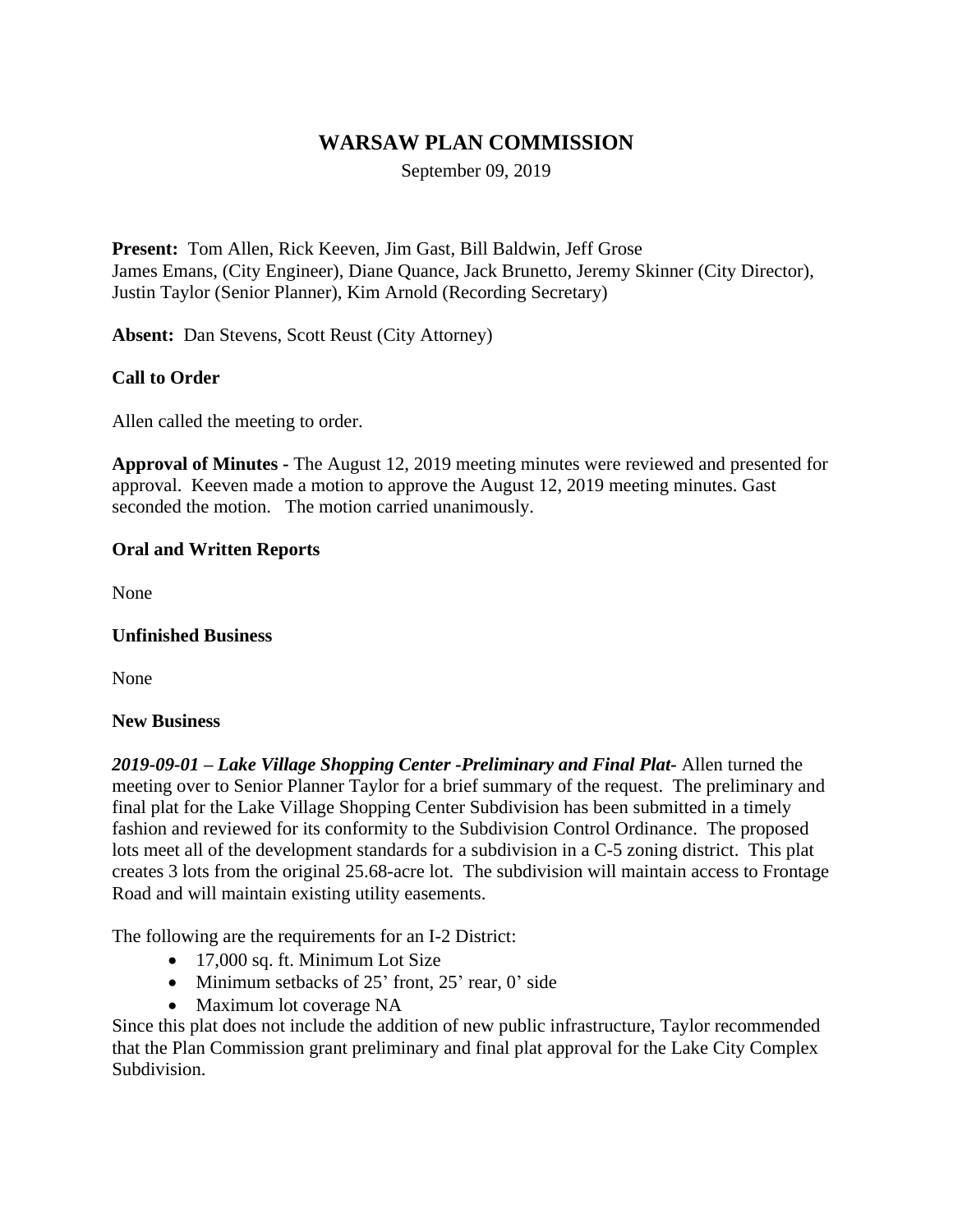Allen opened the meeting to any person wishing to speak in favor or against the petition. Tom Hardy of Kimpel & Associates was present to explain the request and answer any questions. No other person was present to speak for or against the petition. Allen closed the meeting to the public. Quance asked if the easement was public or private. Taylor stated the easement belongs to the City of Warsaw.

Motion was made by Baldwin to approve the preliminary plat for *2019-09-01–Lake Village Shopping Center.* Brunetto seconded the motion. The motion passed unanimously.

Quance made a motion to suspend the rules and vote on the final plat. Emans seconded the motion. The motion passed unanimously.

Motion was made by Quance to approve the final plat for *2019-09-01 – Lake Village Shopping Center.* Keeven seconded the motion. The motion passed unanimously.

*2019-09-02-Belle Augusta Section 3 & 4-Final Plat-* Allen turned the meeting over to Senior Planner Taylor for a brief explanation of the request.The preliminary plat for Mitchell Reserve, now Belle Augusta, was originally submitted in October of 2014. The preliminary plat was approved, with some additional right-of-way requests included in Section 1. The final plat has been reviewed for its conformity with the City's subdivision ordinance, and the requirements for an R-1 Zoning District.

The following are the requirements for an R-1 District:

- 8,750 sq. ft. Minimum Lot Size (Achieved)
- 70 ft. Minimum Lot Width (Achieved)
- Minimum setbacks of 25' front, 25' rear, 7' side
- 45% Maximum lot coverage

A variance has been approved by the Board of Zoning Appeals to grant a 5' side yard setback in this development. The development plan was reviewed and approved by the various City Departments and the storm and sanitary infrastructure has been constructed and inspected as well. The roadway for phases  $3 \& 4$  have been installed and inspected by the City Street Department. The recommendation was made to grant final approval for Section  $3 \& 4$  of Belle Augusta.

Allen opened the meeting to any person wishing to speak in favor or against the petition. Kevin McDermit of Lougheed  $&$  Associates was present to explain the request and answer any questions. Quance asked if the new sections were a continuance of what has been constructed to this point. McDermit stated they will be single family residential homes. No other person was present to speak for or against the petition. Allen closed the meeting to the public. Motion was made by Quance to approve *2019-09-02-Belle Augusta Section 3 & 4-Final Plat.* Emans seconded the motion. The motion passed unanimously.

**Resolution 2019-09-01-** City Director Skinner explained the Resolution is needed to amend and expand the Winona Interurban area. It was approved by the Redevelopment Commission and